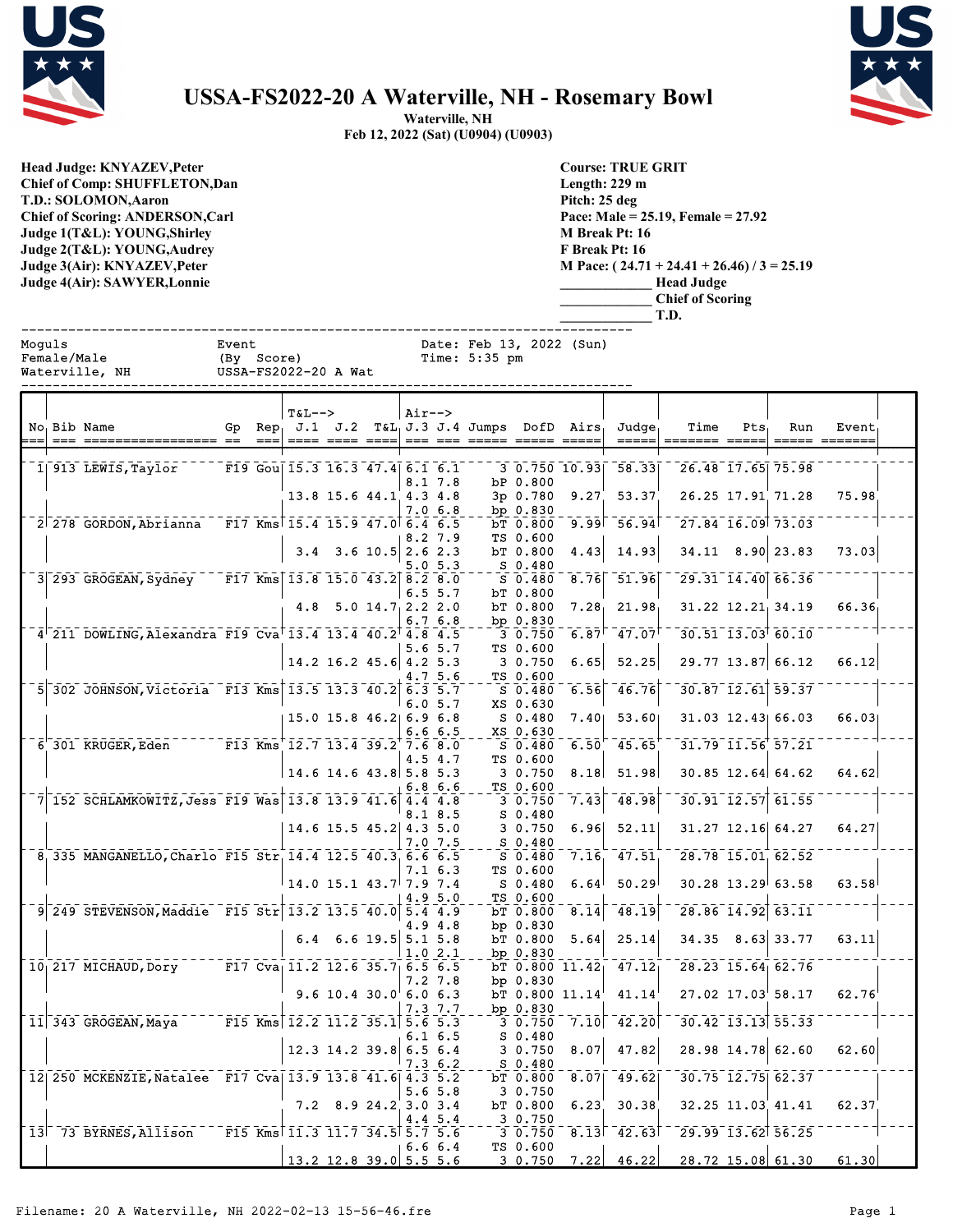Moguls Event Date: Feb 13, 2022 (Sun)<br>
Female/Male (By Score) Time: 5:35 pm<br>
Waterville, NH USSA-FS2022-20 A Wat Female/Male (By Score) Time: 5:35 pm Waterville, NH USSA-FS2022-20 A Wat

|    | No Bib Name                                                |  | <b>T&amp;L--&gt;</b>     |                                                                                       | $Air--$ |               |                                                                                                                                                                                                                                                                                                                                                                                                                                                                                                                                                            |                                 |                                             | Gp Rep $J.1$ J.2 T&L J.3 J.4 Jumps DofD Airs Judge | Time                                                     | Pts | Run                                 | Event  |  |
|----|------------------------------------------------------------|--|--------------------------|---------------------------------------------------------------------------------------|---------|---------------|------------------------------------------------------------------------------------------------------------------------------------------------------------------------------------------------------------------------------------------------------------------------------------------------------------------------------------------------------------------------------------------------------------------------------------------------------------------------------------------------------------------------------------------------------------|---------------------------------|---------------------------------------------|----------------------------------------------------|----------------------------------------------------------|-----|-------------------------------------|--------|--|
|    |                                                            |  | ---, ---- ---- ----, --- |                                                                                       |         | 4.8 5.4       | $\begin{tabular}{ll} \multicolumn{2}{l}{{\color{red}\boldsymbol{=}}} & \multicolumn{2}{l}{\color{blue}\boldsymbol{=}} & \multicolumn{2}{l}{\color{blue}\boldsymbol{=}} & \multicolumn{2}{l}{\color{blue}\boldsymbol{=}} & \multicolumn{2}{l}{\color{blue}\boldsymbol{=}} & \multicolumn{2}{l}{\color{blue}\boldsymbol{=}} & \multicolumn{2}{l}{\color{blue}\boldsymbol{=}} & \multicolumn{2}{l}{\color{blue}\boldsymbol{=}} & \multicolumn{2}{l}{\color{blue}\boldsymbol{=}} & \multicolumn{2}{l}{\color{blue}\boldsymbol{=}} & \multicolumn{2}{l}{\color$ | TS 0.600                        |                                             |                                                    | -----. ------- -----. ----- -----                        |     |                                     |        |  |
|    | 14 312 MAILLOUX, Kristen F15 Gsr 13.8 13.0 40.2 7.0 6.6    |  |                          |                                                                                       |         |               |                                                                                                                                                                                                                                                                                                                                                                                                                                                                                                                                                            | TS 0.600                        | $6.81$ <sup><math>\overline{)}</math></sup> | 47.01                                              |                                                          |     | $33.36$ $9.76$ $56.77$              |        |  |
|    |                                                            |  |                          | $12.6$ 13.6 39.3 5.7 5.6                                                              |         | 6.05.4        |                                                                                                                                                                                                                                                                                                                                                                                                                                                                                                                                                            | $S_0.480$<br>TS 0.600           | 6.33                                        | 45.63                                              |                                                          |     | $31.32$ 12.10 57.73                 | 57.73  |  |
|    | 15 333 DOWLING, Sophia F17 Cva 14.0 12.2 39.3 7.1 6.0      |  |                          |                                                                                       |         | 6.1 6.2       |                                                                                                                                                                                                                                                                                                                                                                                                                                                                                                                                                            | $S_{0.480}$<br>S 0.480          |                                             | $6.59$ $45.89$                                     |                                                          |     | $-31.73 - 11.63$ 57.52              |        |  |
|    |                                                            |  | $12.4$ 13.0 38.1 7.8 7.2 |                                                                                       |         | $5.8\,5.7$    |                                                                                                                                                                                                                                                                                                                                                                                                                                                                                                                                                            | TS 0.600<br>S <sub>0.480</sub>  |                                             | $6.80$ $44.90$                                     |                                                          |     | 32.40 10.86 55.76                   | 57.521 |  |
|    | 16 339 KESH HEIL, Layla F15 Str 12.4 12.6 37.5 6.5 6.4     |  |                          |                                                                                       |         | 5.05.7        |                                                                                                                                                                                                                                                                                                                                                                                                                                                                                                                                                            | TS 0.600                        |                                             | $D$ 0.510 6.28 43.78                               | $\overline{32.82}$ $\overline{10.38}$ $\overline{54.16}$ |     |                                     |        |  |
|    |                                                            |  |                          | $5.0 \quad 3.0 \quad 12.0 \quad 1.0 \quad 1.0$                                        |         | 6.06.5        |                                                                                                                                                                                                                                                                                                                                                                                                                                                                                                                                                            | $S_0.480$<br>N 0.460            | 3.24                                        | 15.24                                              |                                                          |     | $35.54$ $7.26$ 22.50                | 54.16  |  |
|    | 17 300 RAGLAND, Juliet F15 Sms 12.8 12.4 37.8 5.0 5.1      |  |                          |                                                                                       |         | 6.05.6        |                                                                                                                                                                                                                                                                                                                                                                                                                                                                                                                                                            | $S_0.480$<br>S 0.480            | $\overline{5.75}$                           | 43.55                                              |                                                          |     | $33.98 - 9.05$ $52.60$              |        |  |
|    |                                                            |  |                          | 11.6 12.2 35.7 5.7 5.8                                                                |         | 4.34.6        |                                                                                                                                                                                                                                                                                                                                                                                                                                                                                                                                                            | 3 0.750<br>S 0.480              | 6.84                                        | 42.54                                              |                                                          |     | $33.64$ 9.44 51.98                  | 52.60  |  |
|    | 18 910 THOMS, L11y FIT Str 11.2 13.1 36.4 5.5 5.2          |  |                          |                                                                                       |         | 5.55.4        |                                                                                                                                                                                                                                                                                                                                                                                                                                                                                                                                                            | 3 0.750<br>S 0.480              |                                             | 5.44 41.89                                         |                                                          |     | $34.19$ $8.81$ , $50.70$            |        |  |
|    |                                                            |  | $12.8$ 12.0 37.2 6.2 6.0 |                                                                                       |         | 4.5 5.1       |                                                                                                                                                                                                                                                                                                                                                                                                                                                                                                                                                            | TS 0.600<br>$S$ 0.480           | 5.38                                        | 42.58                                              |                                                          |     | $33.28$ $9.85$ $52.43$              | 52.43  |  |
|    | 19 362 PETERSEN, Ashley F17 Kms 12.0 12.4 36.6 4.3 4.8     |  |                          |                                                                                       |         | 4.2 4.0       |                                                                                                                                                                                                                                                                                                                                                                                                                                                                                                                                                            | TS 0.600<br>S <sub>0.480</sub>  | 4.59                                        | 41.19                                              |                                                          |     | $35.51 - 7.30$ 48.49                |        |  |
|    |                                                            |  |                          |                                                                                       |         | 4.64.9        |                                                                                                                                                                                                                                                                                                                                                                                                                                                                                                                                                            | D 0.510                         |                                             |                                                    |                                                          |     | $34.86$ $8.04$ 23.80                |        |  |
|    |                                                            |  |                          | $2.6$ 4.5 10.6 5.2 5.2                                                                |         | 5.0 5.3       |                                                                                                                                                                                                                                                                                                                                                                                                                                                                                                                                                            | S <sub>0.480</sub><br>D 0.510   | 5.11                                        | 15.76                                              |                                                          |     |                                     | 48.49  |  |
|    | 20 322 HICKS, Kennedy F15 Cva 8.8 9.3 27.2 5.9 6.8         |  |                          |                                                                                       |         | 6.96.5        |                                                                                                                                                                                                                                                                                                                                                                                                                                                                                                                                                            | bT 0.800<br>$S_0.480$           | 8.29                                        | 35.44                                              |                                                          |     | $31.38$ $12.03$ $47.47$             |        |  |
|    |                                                            |  |                          | $1.2$ $3.4$ $6.9$ $2.1$ $1.9$                                                         |         | 5.5 6.1       |                                                                                                                                                                                                                                                                                                                                                                                                                                                                                                                                                            | bT 0.800<br>$S_0.480$           | 4.38                                        | 11.28                                              |                                                          |     | $34.74$ $8.18$ 19.46                | 47.47  |  |
|    | 21 315 HANSEN, Hailey F15 Cro 11.4 12.2 35.4 5.6 5.2       |  |                          |                                                                                       |         | 4.2 4.8       |                                                                                                                                                                                                                                                                                                                                                                                                                                                                                                                                                            | TS 0.600<br>TT 0.600            |                                             | $\overline{5.94}$ $\overline{41.34}$               |                                                          |     | $-39.02 - 3.27$ 44.61               |        |  |
|    |                                                            |  |                          | 11.0 12.6 35.4 5.6 5.8                                                                |         | 4.9 5.5       |                                                                                                                                                                                                                                                                                                                                                                                                                                                                                                                                                            | TS 0.600<br>TT 0.600            | 6.54                                        | 41.94                                              |                                                          |     | $39.19$ $3.08$ $45.02$              | 45.02  |  |
|    | 22 61 FLYNN, Molly F13 Loo 9.8 9.8 29.4 4.2 5.9            |  |                          |                                                                                       |         | 7.9 7.5       |                                                                                                                                                                                                                                                                                                                                                                                                                                                                                                                                                            | TS 0.600<br>$S_0.480$           | 6.72                                        | $\sqrt{36.12}$                                     |                                                          |     | $36.73 - 5.90$ $42.02$              |        |  |
|    |                                                            |  |                          | $10.0$ 10.2 30.3 5.7 5.8                                                              |         | 7.57.8        |                                                                                                                                                                                                                                                                                                                                                                                                                                                                                                                                                            | TS 0.600<br>S 0.480             | 7.12                                        | 37.42                                              |                                                          |     | $37.17$ $5.39$ $42.81$              | 42.81  |  |
|    | 23 323 DICKEY, Kenadie F15 Cva 9.4 10.6 30.0 5.8 5.7       |  |                          |                                                                                       |         | $5.5\,5.2$    |                                                                                                                                                                                                                                                                                                                                                                                                                                                                                                                                                            | D 0.510<br>K 0.510              |                                             | $5.65$ 35.65                                       |                                                          |     | $-36.26 - 6.44$ $42.09$             |        |  |
|    |                                                            |  |                          | 10.2 10.6 31.2 5.5 5.4                                                                |         | 5.0 5.6       |                                                                                                                                                                                                                                                                                                                                                                                                                                                                                                                                                            | D 0.510<br>K 0.510              | 5.47                                        | 36.67                                              |                                                          |     | $37.83$ 4.64 41.31                  | 42.09  |  |
|    | 24 309 ROGAN, Breyer F15 Wva 9.5 10.6 30.2 5.5 5.6         |  |                          |                                                                                       |         | $4.5 \, 5.1$  |                                                                                                                                                                                                                                                                                                                                                                                                                                                                                                                                                            | bT 0.800<br>$S_0.480$           | 6.74                                        | 36.89                                              |                                                          |     | $38.61 - 3.74$ 40.63                |        |  |
|    |                                                            |  |                          | $4.6$ $3.9$ $12.8$ , $1.4$ $1.5$                                                      |         | 4.4 5.7       |                                                                                                                                                                                                                                                                                                                                                                                                                                                                                                                                                            | bT 0.800<br>S 0.480             | 3.58                                        | 16.33                                              | 43.17                                                    |     | 16.33                               | 40.63  |  |
|    | 25 6 WATERS, Kaleigh F13 Wva 9.0 8.2 25.8 4.9 5.0          |  |                          |                                                                                       |         |               |                                                                                                                                                                                                                                                                                                                                                                                                                                                                                                                                                            | T 0.480                         |                                             |                                                    | $-5.25$ $-31.05$ $-33.63$ $-9.45$ $40.50$                |     |                                     |        |  |
|    |                                                            |  |                          | $7.0$ 9.5 24.8 5.4 5.6                                                                |         | 5.96.1        |                                                                                                                                                                                                                                                                                                                                                                                                                                                                                                                                                            | $S_0.480$<br>I 0.480            |                                             | $5.43$ 30.18                                       |                                                          |     | $34.24$ 8.75 38.93                  | 40.50  |  |
|    | $26$ <sup>-21</sup> CARR, Emerson <sup>-----</sup> F17 Cva |  |                          | $8.2 - 7.8 - 24.0$ 4.2 5.2                                                            |         | 6.15.6        |                                                                                                                                                                                                                                                                                                                                                                                                                                                                                                                                                            | $S_0.480$<br>$S$ 0.480          |                                             | $4.63$ 28.63                                       |                                                          |     | $32.38$ $10.88$ $39.51$             |        |  |
|    |                                                            |  |                          | $7.0$ $7.8$ $22.2$ 4.8 4.8                                                            |         | 4.8 5.6       |                                                                                                                                                                                                                                                                                                                                                                                                                                                                                                                                                            | N 0.460<br>$S$ 0.480            |                                             | $4.64$ 26.84                                       |                                                          |     | 32.35 10.92 37.76                   | 39.51  |  |
|    | 27 334 HOLSTEIN, Beatrice F15 Str 11.2 10.2 32.1 5.1 5.2   |  |                          |                                                                                       |         | 5.05.2        |                                                                                                                                                                                                                                                                                                                                                                                                                                                                                                                                                            | N 0.460<br>S <sub>0.480</sub>   | 5.16                                        | $\overline{37.26}$                                 |                                                          |     | $-42.44$ $-1.726$                   |        |  |
|    |                                                            |  |                          | $9.2$ 10.8 30.0 6.0 5.8                                                               |         | 5.05.6        |                                                                                                                                                                                                                                                                                                                                                                                                                                                                                                                                                            | D 0.510<br>$S_0.480$            |                                             | $5.09$ 35.09                                       |                                                          |     | $41.27$ 0.69 35.78                  | 37.26  |  |
|    | 28 115 LEFEBVRE, Amelia F17 Spe                            |  |                          | $7.5 - 8.7 - 24.3$ 5.1 5.3                                                            |         | 4.4 4.5       |                                                                                                                                                                                                                                                                                                                                                                                                                                                                                                                                                            | D 0.510<br>3 0.750              | 7.22                                        | $\left[31.52\right]$                               |                                                          |     | $36.89 - 5.71$ $37.23$              |        |  |
|    |                                                            |  |                          | $7.3$ $7.5$ $22.2$ $5.1$ $5.2$                                                        |         | 6.1 7.8       |                                                                                                                                                                                                                                                                                                                                                                                                                                                                                                                                                            | $S$ 0.480<br>3 0.750            | 6.92                                        | 29.12                                              |                                                          |     | 36.17 6.54 35.66                    | 37.23  |  |
|    | 29 307 KNIGHT, Murphy Jan F13 Wva 2.9 4.0 10.4 4.1 3.5     |  |                          |                                                                                       |         | 6.66.2        |                                                                                                                                                                                                                                                                                                                                                                                                                                                                                                                                                            | $S_0.480$<br>bT 0.800           |                                             | $\overline{5.22}$ $\overline{15.57}$               | 43.66                                                    |     | 15.57                               |        |  |
|    |                                                            |  | 6.8                      | $8.022.2$ 4.8 5.2                                                                     |         | 4.15.0        |                                                                                                                                                                                                                                                                                                                                                                                                                                                                                                                                                            | $S_0.480$<br>bT 0.800           | 6.71                                        | 28.91                                              |                                                          |     | $38.30 \quad 4.10 \quad 33.01$      | 33.01  |  |
| 30 | 79 MEI, Grace FI5 Wva                                      |  |                          | $\overline{8.3}$ $\overline{8.2}$ $\overline{24.8}$ $\overline{4.9}$ $\overline{5.3}$ |         | $5.4\ 5.9$    |                                                                                                                                                                                                                                                                                                                                                                                                                                                                                                                                                            | $S_0.480$<br>T <sub>0.480</sub> | 5.08                                        | $\sqrt{29.83}$                                     |                                                          |     | $\left[41.57\right]^{-}$ 0.35 30.18 |        |  |
|    |                                                            |  | 8.0                      | $7.3$ 23.0 4.6 5.0                                                                    |         | 6.0 5.0       |                                                                                                                                                                                                                                                                                                                                                                                                                                                                                                                                                            | $S_0.480$<br>T 0.480            | 4.98                                        | 27.93                                              |                                                          |     | $40.40 \quad 1.69$ 29.62            | 30.18  |  |
|    | 31 91 VELENCHIK, Arden F19 Car 0.1 0.1 0.3 1.0 1.9         |  |                          |                                                                                       |         | $5.6\,5.6$    |                                                                                                                                                                                                                                                                                                                                                                                                                                                                                                                                                            | $S_0.480$                       | $bT$ 0.800 1.16                             | 1.46                                               | $\overline{(\text{none})}$                               |     | 1.46                                |        |  |
|    |                                                            |  |                          | dns dns dns                                                                           |         | $.0 \quad .0$ |                                                                                                                                                                                                                                                                                                                                                                                                                                                                                                                                                            |                                 | dns'                                        | dns                                                |                                                          |     | dns                                 | 1.46   |  |
|    |                                                            |  |                          |                                                                                       |         |               |                                                                                                                                                                                                                                                                                                                                                                                                                                                                                                                                                            |                                 |                                             |                                                    |                                                          |     |                                     |        |  |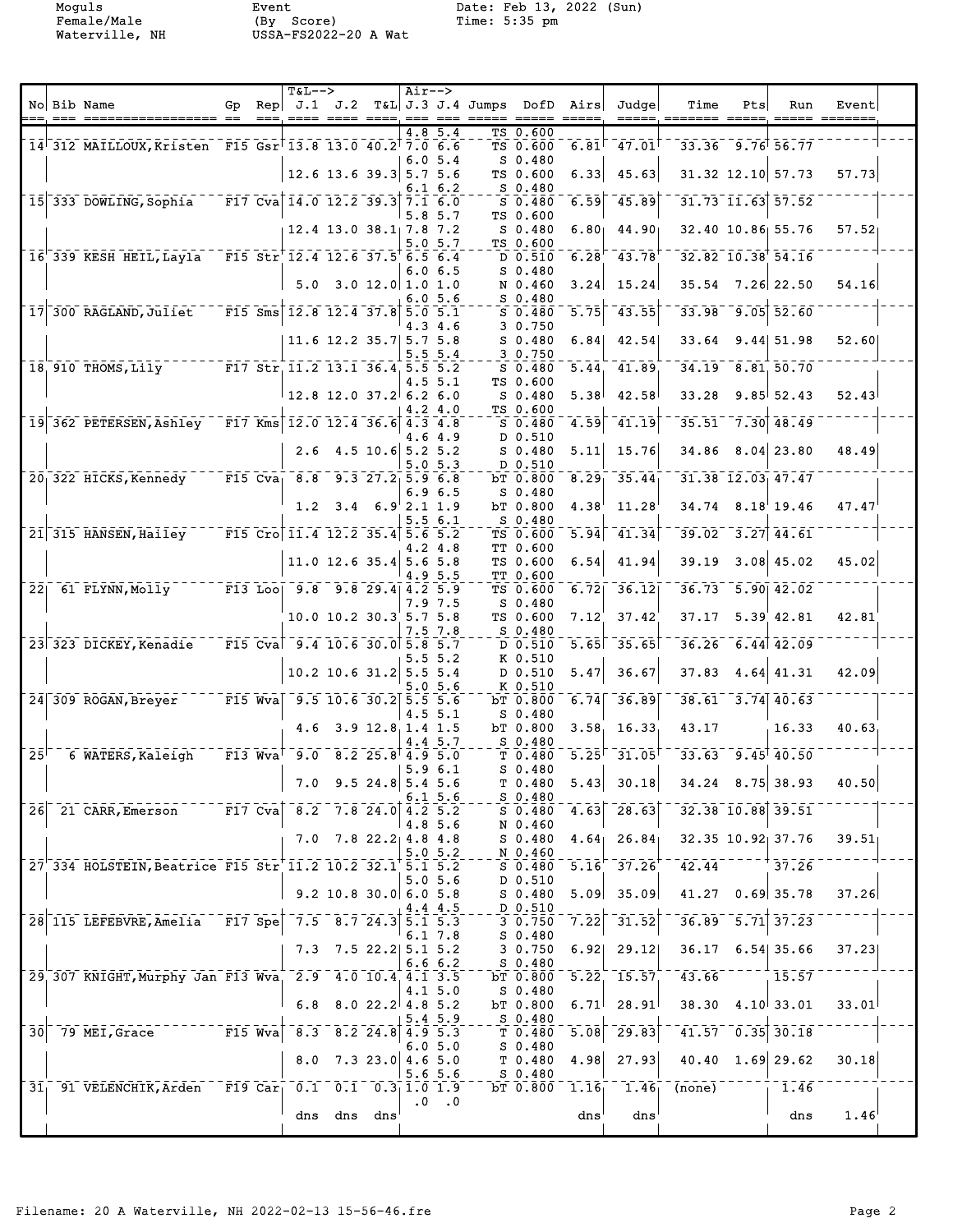Female/Male (By Score) Time: 5:35 pm Waterville, NH USSA-FS2022-20 A Wat

Moguls Event Date: Feb 13, 2022 (Sun)

|  | No Bib Name                                                                                                     | Gp |                 | <b>T&amp;L--&gt;</b><br>$\mathsf{Rep}$ J.1 J.2   |                                              |     | $Air--$   |            | T&L J.3 J.4 Jumps DofD Airs                  |                        |                       | Judge                                         | Time                                                                                                                                                                                                                                                                                                                | Pts | Run                                                      | Event                     |  |
|--|-----------------------------------------------------------------------------------------------------------------|----|-----------------|--------------------------------------------------|----------------------------------------------|-----|-----------|------------|----------------------------------------------|------------------------|-----------------------|-----------------------------------------------|---------------------------------------------------------------------------------------------------------------------------------------------------------------------------------------------------------------------------------------------------------------------------------------------------------------------|-----|----------------------------------------------------------|---------------------------|--|
|  | 32 325 PERKINS, Evelyn                                                                                          |    | $==$<br>F15 Kms | $====$<br>dns                                    | dns                                          | dns |           |            | <u> ==== ====, === === ===== ===== =====</u> |                        | dns                   | =====.<br>dns                                 | ======= =====                                                                                                                                                                                                                                                                                                       |     | $== == ==$<br>dns                                        |                           |  |
|  |                                                                                                                 |    |                 | dns                                              | dns                                          | dns |           |            |                                              |                        | dns                   | dns                                           |                                                                                                                                                                                                                                                                                                                     |     | dns                                                      | dns                       |  |
|  | 32 337 WILLARD, Anna F15 Str dns                                                                                |    |                 |                                                  |                                              |     |           |            |                                              |                        |                       | dns                                           |                                                                                                                                                                                                                                                                                                                     |     |                                                          |                           |  |
|  |                                                                                                                 |    |                 |                                                  | dns                                          | dns |           |            |                                              |                        | dns                   |                                               |                                                                                                                                                                                                                                                                                                                     |     | dns                                                      |                           |  |
|  |                                                                                                                 |    |                 | dns                                              | dns                                          | dns |           |            |                                              |                        | dns                   | dns                                           |                                                                                                                                                                                                                                                                                                                     |     | dns                                                      | dns                       |  |
|  | 1 185 DAMORE, Trae                                                                                              |    |                 | M17 Kms 17.2 17.7 52.3 7.7 6.8                   |                                              |     |           |            |                                              |                        |                       | bg $0.830 12.07 - 64.42$                      | $\overline{24.71}$ $\overline{16.60}$ $\overline{81.02}$                                                                                                                                                                                                                                                            |     |                                                          |                           |  |
|  |                                                                                                                 |    |                 | $17.4$ 18.3 53.6 6.0 5.6                         |                                              |     |           | 8.68.0     |                                              | bp $0.730$             |                       | bp $0.730 10.31$ 63.86                        |                                                                                                                                                                                                                                                                                                                     |     | 23.56 18.07 81.93                                        | 81.93                     |  |
|  | 2 306 LANDRY, Gabe M15 Cva 16.6 17.4 51.0 7.2 6.8                                                               |    |                 |                                                  |                                              |     |           | 8.58.4     |                                              | bL 0.720               |                       | bg $0.830 10.87$ 61.87                        |                                                                                                                                                                                                                                                                                                                     |     | $\overline{24.41}$ $\overline{16.99}$ $\overline{78.86}$ |                           |  |
|  |                                                                                                                 |    |                 |                                                  |                                              |     |           | 7.5 6.4    |                                              | bp $0.730$             |                       |                                               |                                                                                                                                                                                                                                                                                                                     |     |                                                          |                           |  |
|  |                                                                                                                 |    |                 |                                                  | $0.1 \quad 0.1 \quad 0.3 \mid 4.4 \quad 5.0$ |     | $\cdot$ 0 | .0         |                                              |                        | 3og 0.840 3.94        | 4.24                                          | (none)                                                                                                                                                                                                                                                                                                              |     | 4.24                                                     | 78.86                     |  |
|  | 3, 191 LITTLEFIELD, Chase M17 Cva, 11.4 9.6 31.5, 4.8 5.0                                                       |    |                 |                                                  |                                              |     |           | $5.8\ 5.8$ |                                              | $S_0.380$              | $7$ op $0.860 - 6.41$ | $\overline{37.91}$                            | $22.39$ 19.55 57.46                                                                                                                                                                                                                                                                                                 |     |                                                          |                           |  |
|  |                                                                                                                 |    |                 | $15.2$ 16.0 46.8 7.7 7.6                         |                                              |     |           | 8.8 7.8    |                                              | bp 0.730               | 7op 0.860 12.63       | 59.43                                         |                                                                                                                                                                                                                                                                                                                     |     | 24.48 16.90 76.33                                        | 76.33                     |  |
|  | 4 159 CALZOLANO, Christi M17 Str 15.4 15.4 46.2 6.8 7.3                                                         |    |                 |                                                  |                                              |     |           | 4.8 5.8    |                                              | bp $0.730$             | bg 0.830 9.71         | 55.91                                         |                                                                                                                                                                                                                                                                                                                     |     | $\overline{26.55}$ $\overline{14.27}$ $\overline{70.18}$ |                           |  |
|  |                                                                                                                 |    |                 |                                                  | 16.2 16.2 48.6 6.8 7.0                       |     |           | 6.47.5     |                                              | bp 0.730               | bg $0.830$ $10.79$    | 59.39                                         |                                                                                                                                                                                                                                                                                                                     |     | 25.22 15.96 75.35                                        | 75.35                     |  |
|  | $5$ <sup>292</sup> O'HANLON, Finnegan M15 Str <sub>1</sub> 15.8 15.4 46.8 7.5 7.8                               |    |                 |                                                  |                                              |     |           |            |                                              |                        |                       | bg 0.830 10.72 57.52                          |                                                                                                                                                                                                                                                                                                                     |     | $\overline{25.49}$ $\overline{15.61}$ $\overline{73.13}$ |                           |  |
|  |                                                                                                                 |    |                 | 16.6 15.1 47.6 8.1 7.6                           |                                              |     |           | 5.86.2     |                                              | bp $0.730$             | bg $0.830 10.77$      | $58.32^{\circ}$                               |                                                                                                                                                                                                                                                                                                                     |     | $24.89$ $16.38$ <sup><math>+ 74.70</math></sup>          | 74.70                     |  |
|  | $\overline{M17}$ Cva 14.8 15.7 45.8 7.5 6.9<br>$6$ 193 EGAN, Jack                                               |    |                 |                                                  |                                              |     |           | 5.85.9     |                                              | bp 0.730               |                       | $7$ op 0.860 11.37 57.12                      | $\overline{25.45}$ 15.66 72.78                                                                                                                                                                                                                                                                                      |     |                                                          |                           |  |
|  |                                                                                                                 |    |                 | $16.3$ 14.6 46.3 6.5 6.8                         |                                              |     |           | 7.0 7.2    |                                              | bp $0.730$<br>1 0.710  | 9.93                  | 56.28                                         |                                                                                                                                                                                                                                                                                                                     |     | 24.72 16.59 72.87                                        | 72.87                     |  |
|  | 7 167 JOHNSON, Gabriel M15 Kms 16.2 16.9 49.6 6.0 6.0                                                           |    |                 |                                                  |                                              |     |           | 7.2 7.1    |                                              | bp 0.730               | bT 0.700 8.21         | $\overline{57.86}$                            |                                                                                                                                                                                                                                                                                                                     |     | $\overline{26.46}$ $\overline{14.38}$ $\overline{72.24}$ |                           |  |
|  |                                                                                                                 |    |                 | $15.0$ 14.2 43.8 6.3 6.3                         |                                              |     |           | $5.2\;5.8$ |                                              | bp 0.730<br>bT 0.700   | 8.82                  | 52.62                                         |                                                                                                                                                                                                                                                                                                                     |     | 26.11 14.83 67.45                                        | 72.24                     |  |
|  |                                                                                                                 |    |                 |                                                  |                                              |     |           | 5.8 6.3    |                                              | bp 0.730               |                       |                                               |                                                                                                                                                                                                                                                                                                                     |     |                                                          |                           |  |
|  | 8 311 LEWIS, Camden M15 Goul 14.4 13.7 42.2 6.9 6.7                                                             |    |                 |                                                  |                                              |     |           | 7.9 7.8    |                                              | bp $0.730$             |                       | $-3p$ 0.680 10.34 52.49                       |                                                                                                                                                                                                                                                                                                                     |     | $\bar{26.92}$ $\bar{13.80}$ $\bar{66.29}$                |                           |  |
|  |                                                                                                                 |    |                 | $15.4$ 15.6 46.5 5.9 6.6                         |                                              |     |           | 8.0 7.9    |                                              | bp 0.730               | 3p 0.680 10.04        | 56.54                                         |                                                                                                                                                                                                                                                                                                                     |     | 26.36 14.51 71.05                                        | 71.05                     |  |
|  | 9 303 COVELL, Jackson                                                                                           |    |                 | M15 Kms 15.4 14.9 45.5 5.9 6.3                   |                                              |     |           | 5.95.8     |                                              | bp $0.730$             |                       | bT 0.700 8.53 53.98                           | $\overline{25.03}$ $\overline{16.20}$ $\overline{70.18}$                                                                                                                                                                                                                                                            |     |                                                          |                           |  |
|  |                                                                                                                 |    |                 | $11.6$ 11.7 34.9 5.1 5.9                         |                                              |     |           | 4.2 5.0    |                                              | bT 0.700<br>bp $0.730$ |                       | 7.20, 42.15                                   |                                                                                                                                                                                                                                                                                                                     |     | 24.29 17.14 59.29                                        | 70.18                     |  |
|  | 10 274 BLAKEMAN, Noah                                                                                           |    |                 | M17 Wva 12.4 13.2 38.4 8.0 7.8                   |                                              |     |           |            |                                              |                        |                       |                                               | 7op 0.860 11.77 50.17 28.84 11.36 61.53                                                                                                                                                                                                                                                                             |     |                                                          |                           |  |
|  |                                                                                                                 |    |                 | 14.2 15.2 44.1 7.5 7.4                           |                                              |     |           | 6.06.0     |                                              | 7o 0.830               |                       | 7og 0.960 13.82 57.92                         |                                                                                                                                                                                                                                                                                                                     |     | 28.47 11.83 69.75                                        | 69.75                     |  |
|  | $11$ 279 JAMIESON, Ryan $117$ Kms 13.6 13.4 40.5 6.3 6.2                                                        |    |                 |                                                  |                                              |     |           | 8.57.6     |                                              | $bq$ 0.830             |                       | $\bar{b}g$ 0.830 10.25 50.75                  |                                                                                                                                                                                                                                                                                                                     |     | $\frac{1}{27.56}$ 12.98 63.73                            |                           |  |
|  |                                                                                                                 |    |                 | $14.4$ 16.3 46.1 6.6 6.8                         |                                              |     |           | $7.2\;6.7$ |                                              | bp 0.730               |                       |                                               | bg 0.830 10.70 56.75 28.00 12.43 69.18                                                                                                                                                                                                                                                                              |     |                                                          | 69.18                     |  |
|  | 12 192 DOLAN, Lance ----- M19 Cva 13.8 14.4 42.3 4.2 4.5                                                        |    |                 |                                                  |                                              |     |           | 7.07.1     |                                              | bp 0.730               |                       |                                               | $\frac{1}{2}$ $\frac{1}{2}$ $\frac{1}{2}$ $\frac{1}{2}$ $\frac{1}{2}$ $\frac{1}{2}$ $\frac{1}{2}$ $\frac{1}{2}$ $\frac{1}{2}$ $\frac{1}{2}$ $\frac{1}{2}$ $\frac{1}{2}$ $\frac{1}{2}$ $\frac{1}{2}$ $\frac{1}{2}$ $\frac{1}{2}$ $\frac{1}{2}$ $\frac{1}{2}$ $\frac{1}{2}$ $\frac{1}{2}$ $\frac{1}{2}$ $\frac{1}{2}$ |     |                                                          |                           |  |
|  |                                                                                                                 |    |                 | $13.8$ 14.5 42.5 5.9 6.6                         |                                              |     |           | 6.05.7     |                                              | $bT$ 0.700             |                       |                                               | bp $0.730$ $9.24$ $51.69$ $25.06$ $16.16$ 67.85                                                                                                                                                                                                                                                                     |     |                                                          | 67.85                     |  |
|  | 13 324 SPALTER, Jacob --- M17 Kms 13.0 14.4 41.1 6.6 7.0                                                        |    |                 |                                                  |                                              |     |           | 6.66.8     |                                              | $bT$ 0.700             |                       | $-7$ 0.850 10.88 51.98                        |                                                                                                                                                                                                                                                                                                                     |     | $\frac{1}{27.39}$ $\frac{1}{3.20}$ 65.18                 |                           |  |
|  |                                                                                                                 |    |                 |                                                  |                                              |     |           | 7.1 6.9    |                                              | bp $0.730$             |                       |                                               |                                                                                                                                                                                                                                                                                                                     |     |                                                          |                           |  |
|  |                                                                                                                 |    |                 | 15.0 14.8 44.7  6.2 6.7                          |                                              |     |           | 7.06.8     |                                              | bp 0.730               |                       | $7$ 0.850 10.51 55.21                         |                                                                                                                                                                                                                                                                                                                     |     | 27.93 12.51 67.72                                        | 67.72                     |  |
|  | 14 331 MERCIER, George M17 Str 13.0 12.9 38.8 5.6 6.5                                                           |    |                 |                                                  |                                              |     |           | 6.96.8     |                                              | bp 0.730               |                       | $\overline{bT}$ 0.700 9.23 48.08              |                                                                                                                                                                                                                                                                                                                     |     | $\overline{28.39}$ $\overline{11.93}$ $\overline{60.01}$ |                           |  |
|  |                                                                                                                 |    |                 | $15.0$ 15.5 45.8 5.8 5.9                         |                                              |     |           | 6.06.7     |                                              | bp 0.730               |                       | $bT$ 0.700 8.73 54.48                         |                                                                                                                                                                                                                                                                                                                     |     |                                                          | $27.93$ 12.51 66.99 66.99 |  |
|  | $15\overline{)305}$ CIAGLO, Owen $\overline{)13}$ Kms $14.6$ $13.8$ $42.6$ $\overline{)3.05}$ $\overline{)7.3}$ |    |                 |                                                  |                                              |     |           |            |                                              |                        |                       | $\overline{bT}$ 0.700 $\overline{9.00}$ 51.60 |                                                                                                                                                                                                                                                                                                                     |     | $\overline{26.43}$ $\overline{14.42}$ $\overline{66.02}$ |                           |  |
|  |                                                                                                                 |    |                 | $13.0$ 12.8 38.7 6.1 6.9                         |                                              |     |           | 4.3 4.5    |                                              | 70 0.830               |                       | bT $0.700$ $9.11$ $47.81$                     |                                                                                                                                                                                                                                                                                                                     |     |                                                          | $25.84$ 15.17 62.98 66.02 |  |
|  | 16 145 ROYALL, Tate M15 Cva 14.2 13.9 42.2 6.6 6.3                                                              |    |                 |                                                  |                                              |     |           | $5.8\,6.7$ |                                              | bp 0.730               |                       |                                               | $\frac{1}{19}$ 0.830 10.30 52.45 727.92 12.53 64.98                                                                                                                                                                                                                                                                 |     |                                                          |                           |  |
|  |                                                                                                                 |    |                 | $^{\dagger}$ 13.6 13.8 41.1 $^{\dagger}$ 7.0 6.8 |                                              |     |           | 7.06.6     |                                              | bp 0.730               |                       |                                               | $1g$ 0.830 10.57 51.67 26.87 13.86 65.53 65.53                                                                                                                                                                                                                                                                      |     |                                                          |                           |  |
|  |                                                                                                                 |    |                 |                                                  |                                              |     |           | 6.66.7     |                                              | bp $0.730$             |                       |                                               |                                                                                                                                                                                                                                                                                                                     |     |                                                          |                           |  |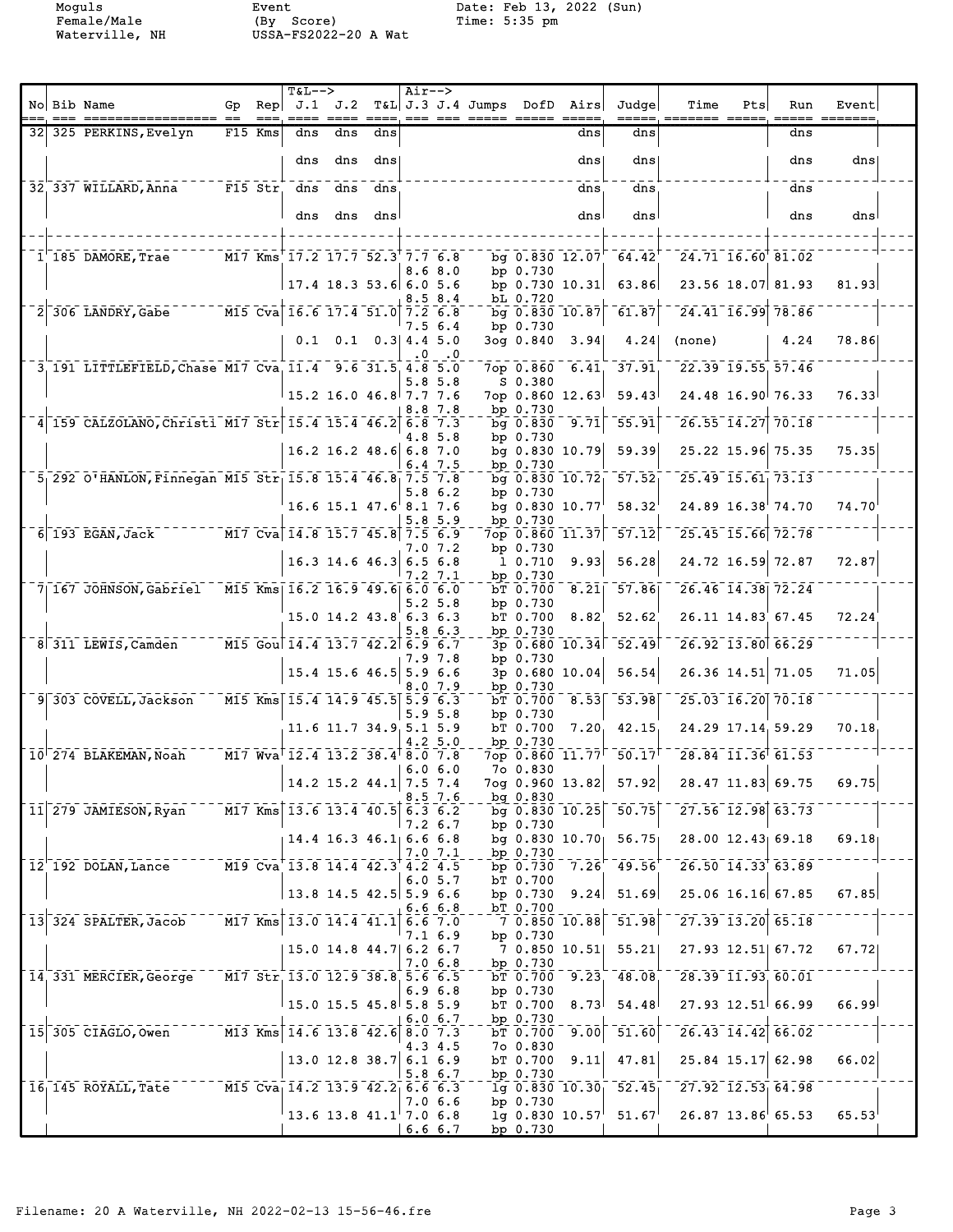Female/Male (By Score) Time: 5:35 pm Waterville, NH USSA-FS2022-20 A Wat

Moguls Event Date: Feb 13, 2022 (Sun)

|  | No Bib Name                                                                     |  |                                | $T\&L-->$                 | Air-->    |              | Gp Rep J.1 J.2 T&L J.3 J.4 Jumps DofD Airs |                              |      | Judgel                                                | Time                                          | Pts         | Run                                                                       | Event                               |             |
|--|---------------------------------------------------------------------------------|--|--------------------------------|---------------------------|-----------|--------------|--------------------------------------------|------------------------------|------|-------------------------------------------------------|-----------------------------------------------|-------------|---------------------------------------------------------------------------|-------------------------------------|-------------|
|  |                                                                                 |  |                                |                           |           |              |                                            |                              |      |                                                       | ===== ======= ===:                            |             |                                                                           |                                     |             |
|  | 17 187 CHRISTIAN, James                                                         |  | M19 Wva 12.0 12.4 36.6 6.4 6.2 |                           |           | $6.1\;6.8$   |                                            | 7o 0.830<br>bp $0.730$       | 9.93 | 46.53                                                 |                                               | 24.62 16.72 | 63.25                                                                     |                                     |             |
|  |                                                                                 |  |                                | 12.6 13.5 39.2 5.8 6.5    |           |              |                                            |                              |      | 7o 0.830 10.68 49.83                                  |                                               |             | 25.76 15.27 65.10                                                         | 65.10                               |             |
|  | 18 229 ALEXANDER, Digby M19 ? 12.4 13.9 39.5 6.6 7.0                            |  |                                |                           |           | 7.4 7.9      |                                            | bp 0.730<br>bT 0.700         | 9.42 | 48.87                                                 |                                               |             | 27.24 13.39 62.26                                                         |                                     |             |
|  |                                                                                 |  | $\pm 12.6$ 13.4 39.0 7.0 6.9   |                           |           | 7.6 7.7      |                                            | <b>TTS 0.610</b><br>bT 0.700 | 8.55 | 47.55                                                 |                                               |             | 27.42 13.16 60.71                                                         | 62,26                               |             |
|  |                                                                                 |  |                                |                           |           | 5.66.5       |                                            | <b>TTS 0.610</b>             |      |                                                       |                                               |             |                                                                           |                                     |             |
|  | 19 317 DAVIS, Hayden ----- M15 Cva 12.8 13.3 39.2 6.2 7.1                       |  |                                |                           |           | 4.8 5.3      |                                            | $3q$ 0.780<br>30.650         | 8.46 | 47.61                                                 |                                               |             | $\overline{27.51}$ $\overline{13.05}$ $\overline{60.66}$                  |                                     |             |
|  |                                                                                 |  |                                | $11.2$ 11.5 34.0 6.1 5.4  |           | 3.04.0       |                                            | 3 0.650<br>$S$ 0.380         | 5.06 | 39.11                                                 |                                               |             | 25.17 16.02 55.13                                                         | 60.66                               |             |
|  | 20 327 CLAFFEY, Liam - - - - M15 Kms 12.8 13.8 39.9 5.9 6.8                     |  |                                |                           |           |              |                                            | bT 0.700                     |      | $9.33 - 49.23$                                        |                                               |             | $28.88$ 11.31 60.54                                                       |                                     |             |
|  |                                                                                 |  |                                | 4.4 3.2 11.4 6.2 5.7      |           | 6.47.0       |                                            | bp $0.730$<br>bT 0.700       | 4.16 | 15.56                                                 | (none)                                        |             | 15.56                                                                     | 60.54                               |             |
|  | 21 208 STEVENSON, Ryan M19 Str 12.4 13.8 39.3 5.7 5.8                           |  |                                |                           | $\cdot$ 0 | $\cdot$ 0    |                                            | bT 0.700                     | 8.91 | 48.21                                                 |                                               |             | $30.92 - 8.72$ 56.93                                                      |                                     |             |
|  |                                                                                 |  |                                |                           |           | 7.1 6.3      |                                            | bp $0.730$                   |      |                                                       |                                               |             |                                                                           |                                     |             |
|  |                                                                                 |  |                                | $13.6$ 12.5 39.2 6.2 6.8  |           | 6.06.7       |                                            | bT 0.700<br>bp $0.730$       | 9.18 | 48.33                                                 |                                               |             | 28.44 11.87 60.20                                                         | 60.20                               |             |
|  | $22\overline{)253}$ DINN, Con <sup>-------</sup> M19 Kms 11.4 11.7 34.7 6.1 6.3 |  |                                |                           |           |              |                                            | bg 0.830                     |      | $6.56$ $41.21$                                        |                                               |             | $24.44$ $16.95$ 58.16                                                     |                                     |             |
|  |                                                                                 |  |                                | $0.1$ $0.1$ $0.3$ 5.5 5.4 |           | 3.34.2       |                                            | S 0.380<br>bT 0.700          | 4.78 | 5.08                                                  |                                               |             | 29.29 10.79 15.87                                                         | 58.16                               |             |
|  | 23 316 PARADIS, Benjamin M17 Cro 4.1 6.1 15.3 5.5 5.4                           |  |                                |                           |           | .45.0        |                                            | N 0.360<br>3 0.650           |      | $5.71$ 21.01                                          |                                               |             | $32.98$ 6.10 $27.11$                                                      |                                     |             |
|  |                                                                                 |  |                                |                           |           | 3.62.8       |                                            | $3p$ 0.680                   |      |                                                       |                                               |             |                                                                           |                                     |             |
|  |                                                                                 |  |                                | $12.4$ 13.5 38.8 4.7 5.3  |           | 6.76.4       |                                            | 3 0.650<br>TTS 0.610         | 7.23 | 46.08                                                 |                                               |             | 29.60 10.39 56.47                                                         | 56.47                               |             |
|  | 24 314 SMALL, Zack M15 Cva 11.6 12.7 36.4 6.6 6.1                               |  |                                |                           |           | 7.1 6.8      |                                            | $3p$ 0.680                   |      | $30.650$ $8.84$ $45.29$                               |                                               |             | $29.68 - 10.29$ 55.58                                                     |                                     |             |
|  |                                                                                 |  |                                | 11.6 10.4 33.0 6.7 6.5    |           |              |                                            | 30.650                       |      | 8.33, 41.33                                           |                                               |             | 28.00 12.43 53.76                                                         | 55.58                               |             |
|  | 25 319 BOUDREAU, Trase M15 Cva 11.0 11.9 34.3 8.1 7.0                           |  |                                |                           |           | 6.05.9       |                                            | $-3p$ 0.680<br>3 0.650       |      | $8.03$ <sup><math>-42.38</math></sup>                 |                                               |             | $\frac{1}{28.34}$ $\frac{1}{11.99}$ $\frac{1}{54.37}$                     |                                     |             |
|  |                                                                                 |  |                                | 8.6 9.0 26.4 5.3 5.7      |           | 4.25.0       |                                            | $3p$ 0.680<br>3 0.650        | 7.31 | 33.71                                                 |                                               |             | 28.57 11.70 45.41                                                         | 54.37                               |             |
|  |                                                                                 |  |                                |                           |           | 5.5 5.5      |                                            | $3p$ 0.680                   |      |                                                       |                                               |             |                                                                           |                                     |             |
|  | 26 310 SIEMERING, Jake M13 Kms 13.0 12.3 38.0 4.7 5.0                           |  |                                |                           |           | $5.5 \, 5.4$ |                                            | 3 0.650<br>TS 0.500          |      | $5.87$ 43.82                                          |                                               |             | $30.34 - 9.45$ 53.27                                                      |                                     |             |
|  |                                                                                 |  | $12.2$ 12.8 37.5 4.9 5.3       |                           |           |              |                                            | 3 0.650                      |      | $6.66$ $44.16$                                        |                                               |             |                                                                           | $30.44$ 9.33 53.49 53.49            |             |
|  | 27 344 JAMIESON, Joshua M15 Kms 13.0 11.8 37.2 5.7 5.6                          |  |                                |                           |           | 7.0 6.4      |                                            | TS 0.500<br>3 0.650          |      | $6.66'$ 43.86                                         |                                               |             | $\overline{30.83}$ $\overline{8.83}$ $\overline{52.69}$ $\overline{52.7}$ |                                     | $-1 - 3825$ |
|  |                                                                                 |  |                                | $12.8$ 12.7 38.3 6.0 5.8  |           | $5.5 \, 5.8$ |                                            | XS 0.530<br>3 0.650          | 6.04 | 44.29                                                 |                                               |             |                                                                           | $30.67$ $9.03$ $53.32$ $53.32+3825$ |             |
|  | 28 329 HALKY, Justin M15 Str 12.2 12.1 36.4 5.9 6.3                             |  |                                |                           |           | 5.5 5.3      |                                            | X 0.410<br>bT 0.700          |      | $6.72$ 43.17                                          |                                               |             | $\overline{29.79}$ $\overline{10.15}$ $\overline{53.32}$ - -              |                                     |             |
|  |                                                                                 |  |                                |                           |           | 4.75.1       |                                            | TS 0.500                     |      |                                                       |                                               |             |                                                                           |                                     |             |
|  |                                                                                 |  | 10.5 10.3 31.2  6.1 5.9        |                           |           | 5.25.7       |                                            | bT 0.700<br>TS 0.500         |      | $6.92$ 38.12                                          |                                               |             | 29.13 10.99 49.11                                                         | 53.32+3644                          |             |
|  | 29 304 ENGLERT, Ethan M19 Kms 12.2 12.6 37.2 4.2 4.8                            |  |                                |                           |           | 5.96.1       |                                            | 3 0.650<br>$S$ 0.380         |      | $5.20 - 42.40$                                        |                                               |             | 31.46 8.03 50.43                                                          |                                     |             |
|  |                                                                                 |  | $12.6$ 11.7 36.4 4.3 4.6       |                           |           |              |                                            | 3 0.650                      |      | $5.10$ 41.55                                          |                                               |             | 29.79 10.15 51.70                                                         | 51.70                               |             |
|  | 30 328 PSICHOPAIDAS, John M19 Str 13.8 12.2 39.0 4.2 5.0                        |  |                                |                           |           | 6.15.6       |                                            | $S$ 0.380<br>TS 0.500        |      | $\overline{4.15}$ $\overline{43.15}$                  |                                               |             | $31.14 - 8.44$ 51.59                                                      |                                     |             |
|  |                                                                                 |  |                                | $11.4$ 13.4 37.2 6.7 7.0  |           | 3.63.8       |                                            | TT 0.500<br>S 0.380          |      | $5.20 \mid 42.40 \mid$                                |                                               |             | $33.04$ 6.02 48.42                                                        | 51.59                               |             |
|  |                                                                                 |  |                                |                           |           | 5.05.4       |                                            | TS 0.500                     |      |                                                       |                                               |             |                                                                           |                                     |             |
|  | 31 90 ARCHER, Thomas - M17 Sgb 11.2 10.6 32.7 5.6 5.2                           |  |                                |                           |           | 4.54.8       |                                            | $3q$ 0.780                   |      | $-30.650 - 7.13 - 39.83$                              |                                               |             | $\overline{29.66}$ $\overline{10.32}$ $\overline{50.15}$                  |                                     |             |
|  |                                                                                 |  |                                | 7.5 9.5 25.5 5.2 5.0      |           | 3.22.1       |                                            | 3 0.650<br>3g 0.780          |      | $5.37^{1}$ 30.87                                      |                                               |             | $31.34$ $8.18$ 39.05                                                      | 50.15                               |             |
|  | 32 <sup>-</sup> 9 KEVE, Tyler <sup>------</sup> M13 Wat 11.8 12.5 36.5 5.3 5.2  |  |                                |                           |           |              |                                            | 3 0.650                      |      | $\overline{6.01}$ $\overline{42.46}$                  |                                               |             | $-33.31 - 5.68$ 48.14                                                     |                                     |             |
|  |                                                                                 |  |                                | 11.0 10.7 32.5 6.7 6.0    |           | 5.05.4       |                                            | TS 0.500<br>30.650           |      | $6.90$ 39.45                                          |                                               |             | $32.57$ 6.62 46.07                                                        | 48.14                               |             |
|  | 33 76 ROCK, Eli M15 Wva 10.0 10.4 30.6 4.8 5.5                                  |  |                                |                           |           | 5.75.4       |                                            | TS 0.500                     |      | $bT$ 0.700 8.75 39.35                                 |                                               |             | $31.05 - 8.55$ 47.90                                                      |                                     |             |
|  |                                                                                 |  |                                |                           |           | 6.46.8       |                                            | 3g 0.780                     |      |                                                       |                                               |             |                                                                           |                                     |             |
|  |                                                                                 |  |                                | 8.0 8.3 24.5 4.9 5.6      |           | 4.7 5.4      |                                            | 3p 0.680                     |      | bT $0.700$ $7.10$ $31.55$                             |                                               |             | $31.30$ $8.23$ 39.78                                                      | 47.90                               |             |
|  | 34 70 HANSEN, Logan M13 Cro 13.0 11.8 37.2 4.5 4.9                              |  |                                |                           |           | 4.5 4.7      |                                            | TT 0.500                     |      | $\bar{\texttt{TS}}$ 0.500 $\bar{\texttt{4.65}}$ 41.85 |                                               |             | $-33.93 - 4.89$ $46.74$                                                   |                                     |             |
|  |                                                                                 |  |                                | 9.6 9.9 29.3 4.8 5.3      |           |              |                                            | TS 0.500                     |      | $5.15$ 34.40                                          |                                               |             | $33.32$ $5.67$ 40.07                                                      | 46.74                               |             |
|  | 35 349 RIESZER, Colby M15 Kms 9.8 10.0 29.7 5.5 4.8                             |  |                                |                           |           | 5.35.2       |                                            | TT 0.500                     |      |                                                       | $-30.650 - 5.92 - 35.62 - 32.31 - 6.95$ 42.57 |             |                                                                           |                                     |             |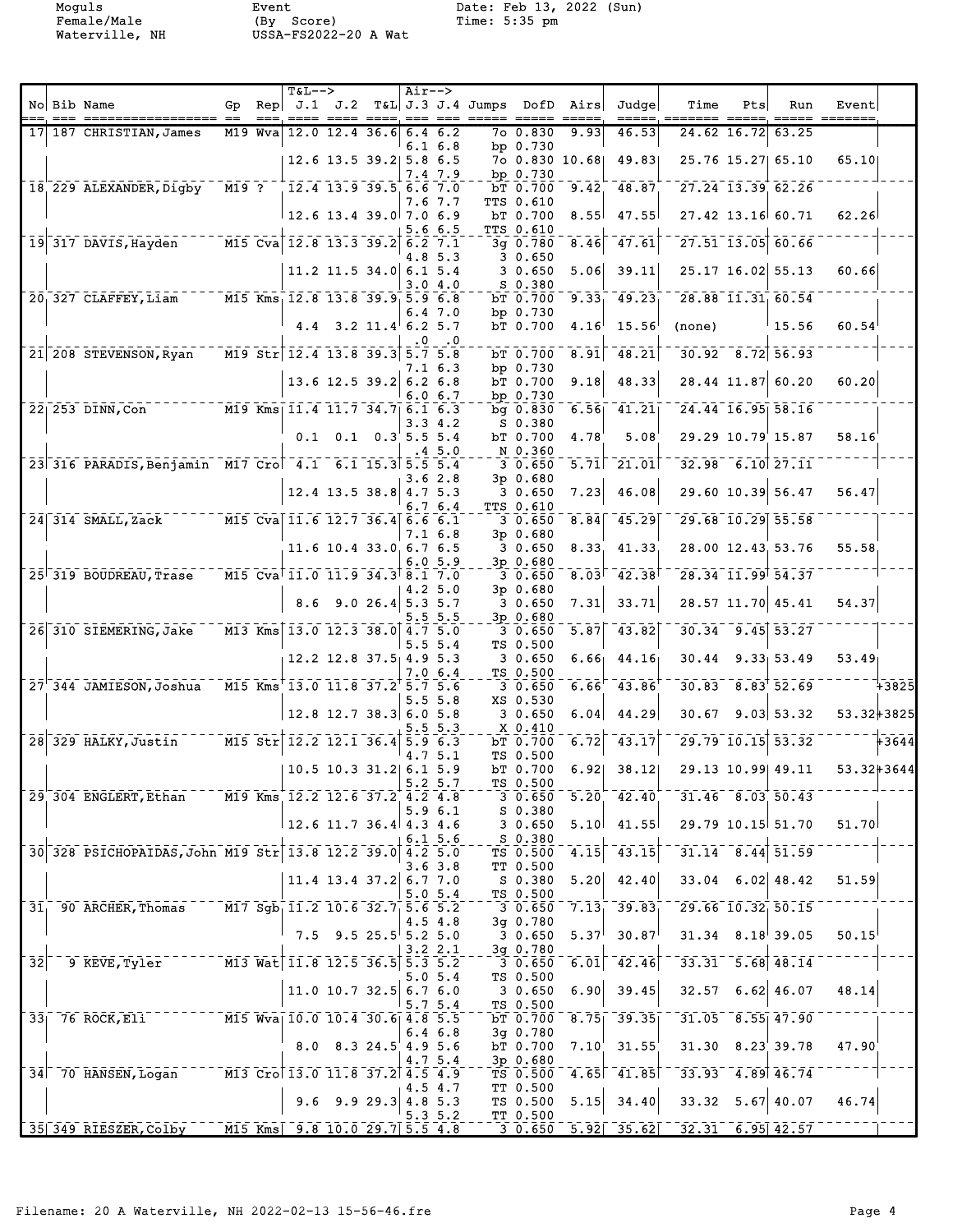Female/Male (By Score) Time: 5:35 pm Waterville, NH USSA-FS2022-20 A Wat

Moguls Event Date: Feb 13, 2022 (Sun)

|                            |                                                                                      |                                           | $T&L-->$                                |     |                                               | $Air--$                               |               |                                                                                                                              |                                     |                   |                      |                        |     |                                     |       |  |
|----------------------------|--------------------------------------------------------------------------------------|-------------------------------------------|-----------------------------------------|-----|-----------------------------------------------|---------------------------------------|---------------|------------------------------------------------------------------------------------------------------------------------------|-------------------------------------|-------------------|----------------------|------------------------|-----|-------------------------------------|-------|--|
|                            | No Bib Name                                                                          | $==$                                      |                                         |     |                                               | $\qquad \qquad \quad \  \  \, \doteq$ |               | Gp Rep J.1 J.2 T&L J.3 J.4 Jumps DofD Airs<br>$\begin{array}{cccc} \texttt{---} & \texttt{---} & \texttt{---} & \end{array}$ | $\qquad \qquad - \qquad - \qquad -$ | =====             | Judgel               | Time<br>=====_ ======= | Pts | Run                                 | Event |  |
|                            |                                                                                      |                                           |                                         |     |                                               | 5.1                                   | 5.2           |                                                                                                                              | TS 0.500                            |                   |                      |                        |     |                                     |       |  |
|                            |                                                                                      |                                           | $12.0$ 11.0 34.5 5.1 5.1                |     |                                               |                                       |               |                                                                                                                              | 30.650                              | 6.13              | 40.63                | 33.30                  |     | $5.69$ <sup>1</sup> 46.32           | 46.32 |  |
|                            |                                                                                      |                                           |                                         |     |                                               |                                       | 5.45.9        |                                                                                                                              | TS 0.500                            |                   |                      |                        |     |                                     |       |  |
|                            | 36 256 MARINO, Dominic                                                               |                                           | $\sqrt{M19}$ Spe 12.2 11.6 35.7 4.2 4.8 |     |                                               |                                       |               |                                                                                                                              | TS 0.500                            | 5.36              | 41.06                |                        |     | $34.11$ $4.66$ $45.72$              |       |  |
|                            |                                                                                      |                                           |                                         |     |                                               |                                       | 4.7 4.9       |                                                                                                                              | 30.650                              |                   |                      |                        |     |                                     |       |  |
|                            |                                                                                      |                                           |                                         |     | $10.0$ 12.6 33.9 4.5 4.9                      |                                       |               |                                                                                                                              | TS 0.500                            | 5.95              | 39.85                | 33.37                  |     | $5.60 \, 45.45$                     | 45.72 |  |
|                            | 37 620 DROZSDIK, Ariyel M13 Wva 9.2 10.3 29.3 4.4 5.2                                |                                           |                                         |     |                                               |                                       | 5.5 5.6       |                                                                                                                              | 30.650<br>30.650                    | 5.98              | 35.23                |                        |     | $32.08$ 7.24 42.47                  |       |  |
|                            |                                                                                      |                                           |                                         |     |                                               |                                       | 8.1 7.0       |                                                                                                                              | $S_0.380$                           |                   |                      |                        |     |                                     |       |  |
|                            |                                                                                      |                                           |                                         |     | $5.6 \t 6.2 \t 17.75.5 \t 5.3$                |                                       |               |                                                                                                                              | 30.650                              | 5.51'             | 23.21                |                        |     | 34.91 3.65 26.86                    | 42.47 |  |
|                            |                                                                                      |                                           |                                         |     |                                               |                                       | 4.9 5.7       |                                                                                                                              | $S$ 0.380                           |                   |                      |                        |     |                                     |       |  |
|                            | 38 10 CUNDIFF, Samson                                                                |                                           | $-$ M11 Wat 10.6 11.6 33.3 4.6          |     |                                               |                                       | 4.8           |                                                                                                                              | T 0.380                             | $\bar{3.98}$      | $\overline{37.28}$   | $\overline{37.91}$     |     | 37.28                               |       |  |
|                            |                                                                                      |                                           |                                         |     |                                               |                                       | 6.0 5.6       |                                                                                                                              | $S$ 0.380                           |                   |                      |                        |     |                                     |       |  |
|                            |                                                                                      |                                           |                                         |     | $7.6$ 8.3 23.9 4.6 5.3                        |                                       |               |                                                                                                                              | T 0.380                             | 3.90              | 27.75                | 41.39                  |     | 27.75                               | 37.28 |  |
|                            | 39 72 SKILLINGS, Luke                                                                | $M13$ Wva                                 |                                         |     | $7.8$ $8.2$ $24.0$ $5.2$ $5.6$                |                                       | $5.1\,5.6$    |                                                                                                                              | $S$ 0.380<br>T 0.380                | $\overline{5.11}$ | $\overline{29.11}$   | $37.57$ 0.27 29.38     |     |                                     |       |  |
|                            |                                                                                      |                                           |                                         |     |                                               |                                       | 5.95.7        |                                                                                                                              | $q_{0.530}$                         |                   |                      |                        |     |                                     |       |  |
|                            |                                                                                      |                                           |                                         |     | 9.6 10.5 30.2 5.0 5.3                         |                                       |               |                                                                                                                              | T 0.380                             | 4.28.             | 34.43                |                        |     | 36.96 1.04 35.47                    | 35.47 |  |
|                            |                                                                                      |                                           |                                         |     |                                               |                                       | 5.7 5.7       |                                                                                                                              | M 0.410                             |                   |                      |                        |     |                                     |       |  |
|                            | $140$ <sup><math>-7</math></sup> BARNES, Dylan <sup>-----</sup> M13 Wva <sup> </sup> |                                           |                                         |     | $7.4$ $8.7$ $24.2$ $3.8$ $3.8$                |                                       |               |                                                                                                                              | bT 0.700                            | 4.44              | $\bar{28.59}$        |                        |     | $-34.16 - 4.60$ $33.19$             |       |  |
|                            |                                                                                      |                                           |                                         |     |                                               |                                       | 4.64.8        |                                                                                                                              | T 0.380                             |                   |                      |                        |     |                                     |       |  |
|                            |                                                                                      |                                           | 7.8                                     |     | $7.9$ 23.5 5.6 5.4                            |                                       | 5.5 5.6       |                                                                                                                              | $S$ 0.380<br>T 0.380                | 4.19              | 27.74                | 37.96                  |     | 27.74                               | 33.19 |  |
|                            | $11\overline{\text{ }1688\text{ }C0TE,}$ Asher $13\overline{\text{ }100}$            |                                           | 8.4                                     |     | $7.1$ 23.3 4.5 4.8                            |                                       |               |                                                                                                                              | S 0.380                             | $\overline{5.24}$ | 28.49                |                        |     | $34.97 - 3.57$ 32.06                |       |  |
|                            |                                                                                      |                                           |                                         |     |                                               |                                       | $5.1 \, 5.6$  |                                                                                                                              | 3 0.650                             |                   |                      |                        |     |                                     |       |  |
|                            |                                                                                      |                                           | 7.4                                     |     | $7.6$ 22.5 5.3 5.3                            |                                       |               |                                                                                                                              | $S$ 0.380                           | 5.58 <sub>1</sub> | 28.08                | 34.80                  |     | 3.79, 31.87                         | 32.06 |  |
|                            |                                                                                      |                                           |                                         |     |                                               |                                       | 5.1 5.9       |                                                                                                                              | 3 0.650                             |                   |                      |                        |     |                                     |       |  |
| $\overline{4}\overline{2}$ | 5 NOONAN, Jack                                                                       | $\nu$ - $\overline{M15}$ $\overline{LOO}$ |                                         |     | $8.4$ 7.9 24.5 4.9 5.0                        |                                       |               |                                                                                                                              | T 0.380                             | 3.53              | $27.98$ <sup>T</sup> |                        |     | $35.31 - 3.14$ <sup>†</sup> $31.12$ |       |  |
|                            |                                                                                      |                                           | 7.8                                     |     | 6.8 21.9 4.8 5.3                              |                                       | 3.94.8        |                                                                                                                              | S 0.380<br>$S_0.380$                | 3.75              | 25.65                |                        |     | $35.62$ $2.75$ 28.40                | 31.12 |  |
|                            |                                                                                      |                                           |                                         |     |                                               |                                       | 4.3 5.4       |                                                                                                                              | T 0.380                             |                   |                      |                        |     |                                     |       |  |
|                            | $\overline{43}$ 77 FLAIG, Robert                                                     | $\overline{M15}$ Wat                      |                                         |     | $7.2$ 6.1 20.0 6.1 6.4                        |                                       |               |                                                                                                                              | TS 0.500                            | 5.86              | $\sqrt{25.81}$       |                        |     | $-34.23 - 4.51$ 30.32               |       |  |
|                            |                                                                                      |                                           |                                         |     |                                               | 4.4                                   | 5.4           |                                                                                                                              | DD 0.560                            |                   |                      |                        |     |                                     |       |  |
|                            |                                                                                      |                                           |                                         |     | $7.2$ 8.2 23.1 4.4 5.2                        |                                       |               |                                                                                                                              | N 0.360                             | 4.83              | 27.931               |                        |     | 35.75 2.58 30.51                    | 30.51 |  |
|                            | 44 71 SKILLINGS, Jack                                                                | $\overline{$ M11 Wva $\overline{}$        |                                         |     | $0.1 \quad 0.1 \quad 0.3 \quad 3.7 \quad 3.8$ |                                       | 5.4 5.7       |                                                                                                                              | DD 0.560                            | 3.20              | $\overline{3.50}$    | 48.79                  |     | 3.50                                |       |  |
|                            |                                                                                      |                                           |                                         |     |                                               |                                       | 4.5 4.9       |                                                                                                                              | $S_0.380$<br>T 0.380                |                   |                      |                        |     |                                     |       |  |
|                            |                                                                                      |                                           | 0.8                                     |     | $2.4$ 4.8 4.1 5.2                             |                                       |               |                                                                                                                              | S 0.380                             | 1.76              | 6.56                 | 54.57                  |     | 6.56                                | 6.56  |  |
|                            |                                                                                      |                                           |                                         |     |                                               |                                       | $.0 \quad .0$ |                                                                                                                              |                                     |                   |                      |                        |     |                                     |       |  |
|                            | 45 350 STANCLIFT, Wyatt M15 Nys                                                      |                                           | $\overline{dns}$                        |     | dns dns                                       |                                       |               |                                                                                                                              |                                     | $\overline{dns}$  | dns                  |                        |     | dns                                 |       |  |
|                            |                                                                                      |                                           |                                         |     |                                               |                                       |               |                                                                                                                              |                                     |                   |                      |                        |     |                                     |       |  |
|                            |                                                                                      |                                           | dns                                     | dns | dns                                           |                                       |               |                                                                                                                              |                                     | dns               | dns                  |                        |     | dns                                 | dns   |  |
|                            | $45$ , 313 HALL, Ryan<br>$    \overline{\text{M15}}$ $\overline{\text{Gou}}$         |                                           | dns                                     | dns | dns                                           |                                       |               |                                                                                                                              |                                     | dns               | dns                  |                        |     | dns                                 |       |  |
|                            |                                                                                      |                                           |                                         |     |                                               |                                       |               |                                                                                                                              |                                     |                   |                      |                        |     |                                     |       |  |
|                            |                                                                                      |                                           | dns                                     | dns | dns                                           |                                       |               |                                                                                                                              |                                     | dns               | dns                  |                        |     | dns                                 | dns   |  |
|                            |                                                                                      |                                           |                                         |     |                                               |                                       |               |                                                                                                                              |                                     |                   |                      |                        |     |                                     |       |  |
| 45                         | 4 GROSSHANDLER, Brad M15 Loo dns                                                     |                                           |                                         | dns | dns                                           |                                       |               |                                                                                                                              |                                     | $\frac{dns}{ }$   | dns                  |                        |     | dns                                 |       |  |
|                            |                                                                                      |                                           | dns                                     | dns | dns                                           |                                       |               |                                                                                                                              |                                     | dns               | dns                  |                        |     | dns                                 | dns   |  |
|                            |                                                                                      |                                           |                                         |     |                                               |                                       |               |                                                                                                                              |                                     |                   |                      |                        |     |                                     |       |  |
|                            | 45 318 LYNCH, Patrick                                                                | $M15$ Cva                                 | dns                                     | dns | dns                                           |                                       |               |                                                                                                                              |                                     | dns               | dns                  |                        |     | dns                                 |       |  |
|                            |                                                                                      |                                           |                                         |     |                                               |                                       |               |                                                                                                                              |                                     |                   |                      |                        |     |                                     |       |  |
|                            |                                                                                      |                                           | dns                                     | dns | dns                                           |                                       |               |                                                                                                                              |                                     | dns               | dns                  |                        |     | dns                                 | dns   |  |
|                            |                                                                                      |                                           |                                         |     |                                               |                                       |               |                                                                                                                              |                                     |                   |                      |                        |     |                                     |       |  |
|                            |                                                                                      |                                           |                                         |     |                                               |                                       |               |                                                                                                                              |                                     |                   |                      |                        |     |                                     |       |  |

 $Male = 25.19$ , Female =  $27.92$ 

Winfree 2022.00, A Rules, Rand=534 @12:38a(22-2-12), M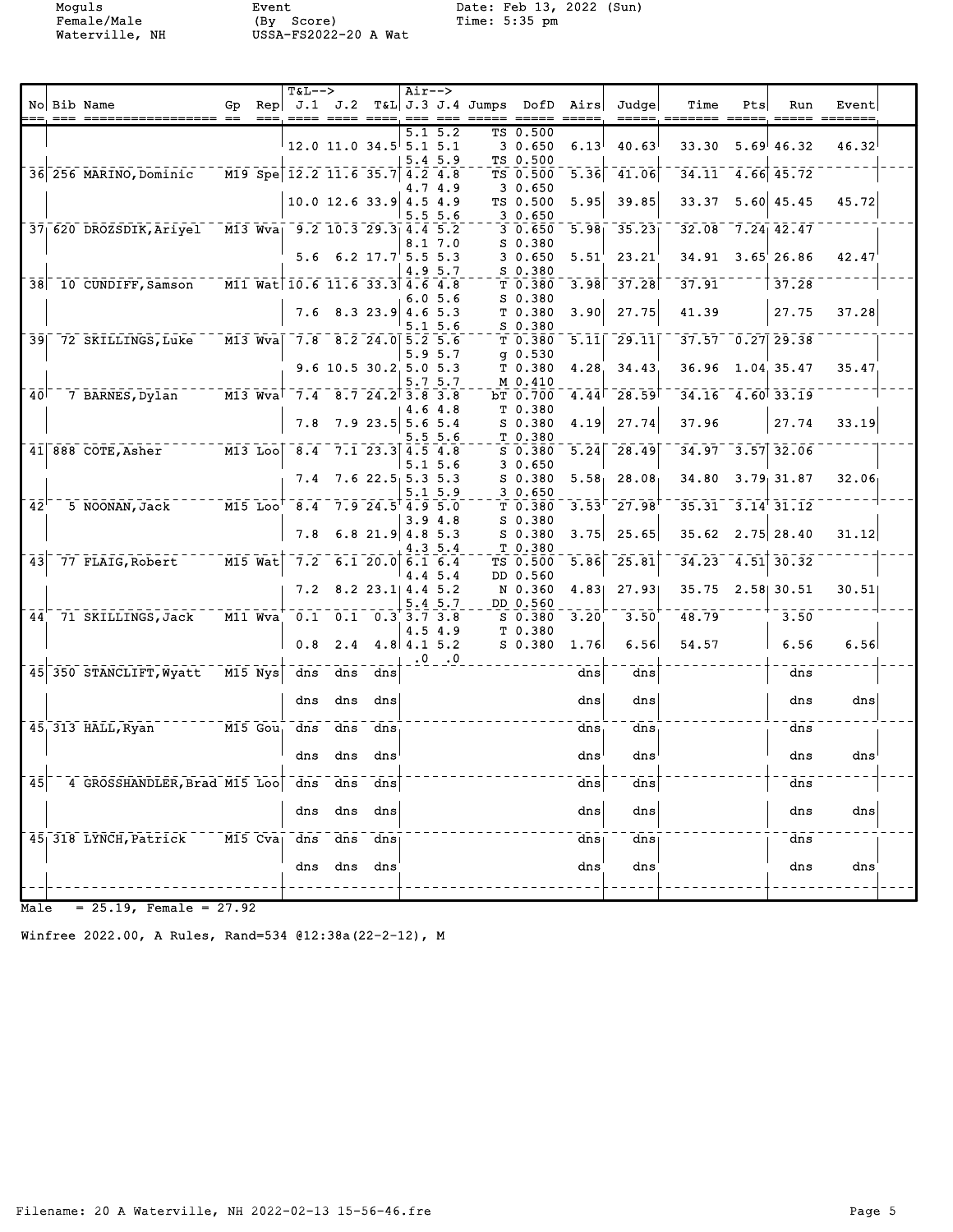Female/Male (By Group Score) Time: 5:36 pm Waterville, NH USSA-FS2022-20 A Wat ------------------------------------------------------------------------------ No Bib# Name Gp Representing Score === ==== ================== == ============ ==================  $11 - 302$  JOHNSON, Victoria F13 Kms Killingt 66.03 2 301 KRUGER, Eden F111 F13 Kms Killingt 64.62<br>- 3 - 61 FLYNN, Molly<br>- 4 - 6 WATERS, Kaleich F111 W. W. Western 42.81 3 61 FLYNN,Molly F13 Loon Freesty 42.81 4 6 WATERS, Kaleigh F13 Wva Watervil 40.50 5 307 KNIGHT, Murphy Jane F13 Wva Watervil 33.01 1 335 MANGANELLO, Charlotte F15 Str Stratton 63.58  $2<sub>1</sub>$  249 STEVENSON, Maddie F15 Str Stratton 63.11 3 343 GROGEAN, Maya F15 Kms Killingt 62.60 4 73 BYRNES, Allison F15 Kms Killingt 61.30 5 312 MAILLOUX, Kristen F15 Gsr Gould/Su 57.73 6<sup>1</sup> 339 KESH HEIL, Layla F15 Str Stratton<sup>1</sup> 54.16 7 300 RAGLAND, Juliet F15 Sms Stratton 52.60 8 322 HICKS, Kennedy F15 Cva Carrabas 47.47 9 315 HANSEN, Hailey F15 Cro Crotched 45.02 10 323 DICKEY, Kenadie F15 Cva Carrabas 42.09 11 309 ROGAN, Breyer F15 Wva Watervil 40.63 12 334 HOLSTEIN, Beatrice F15 Str Stratton 37.26 13 79 MEI, Grace F15 Wva Watervil 30.18 14 337 WILLARD,Anna F15 Str Stratton dns 14 325 PERKINS,Evelyn F15 Kms Killingt dns 1 278 GORDON, Abrianna F17 Kms Killingt 73.03 2 293 GROGEAN, Sydney F17 Kms Killingt 66.36 3 217 MICHAUD, DOry F1111 Cva Carrabas 62.76 4 250 MCKENZIE, Natalee F17 Cva Carrabas 62.37 5 333 DOWLING, Sophia F17 Cva Carrabas 57.52 6 910 THOMS, Lily F17 Str Stratton 52.43 7 362 PETERSEN, Ashley F17 Kms Killingt 48.49 8 21 CARR, Emerson F17 Cva Carrabas 39.51 9 115 LEFEBVRE, Amelia F17 Spe Mount Su 37.23 1 913 LEWIS, Taylor F119 Gould Academ 75.98<br>2 211 DOWLING, Alexandra F19 Cva Carrabas 66.12 2 211 <u>Gould Academ<sub>|</sub> 75.98 2</u><br>22 211 F19 Cva Carrabas 66.12 3 152 SCHLAMKOWITZ, Jessica F19 Wasatch Free 64.27 4 91 VELENCHIK, Arden F19 Carrabassett 1.46 1 10 CUNDIFF, Samson M11 Waterville V 37.28 2 71 SKILLINGS, Jack M11 Wva Watervill 6.56 1 305 CIAGLO, Owen M13 Kms Killingt 66.02 2, 310 SIEMERING, Jake M13 Kms Killingt, 53.49 3 9 KEVE, Tyler M13 Waterville V 48.14 4 70 HANSEN, Logan M13 Crotched Mou 46.74 5 620 DROZSDIK, Ariyel M13 Wva Watervil 42.47 6 72 SKILLINGS,Luke M13 Wva Watervil 35.47 7 7 BARNES, Dylan M13 Wva Watervil 33.19 8 888 COTE, Asher \_\_\_\_\_\_\_\_ M13 Loon Freesty 32.06 1 306 LANDRY,Gabe M15 Cva Carrabas 78.86 2 292 O'HANLON,Finnegan M15 Str Stratton 74.70

------------------------------------------------------------------------------ Moguls **Finals** Finals Date: Feb 13, 2022 (Sun)

3 167 JOHNSON, Gabriel M15 Kms Killingt 72.24 4 311 LEWIS, Camden M15 Gould Academ 71.05 5 303 COVELL, Jackson M15 Kms Killingt 70.18 6 145 ROYALL,Tate M15 Cva Carrabas 65.53